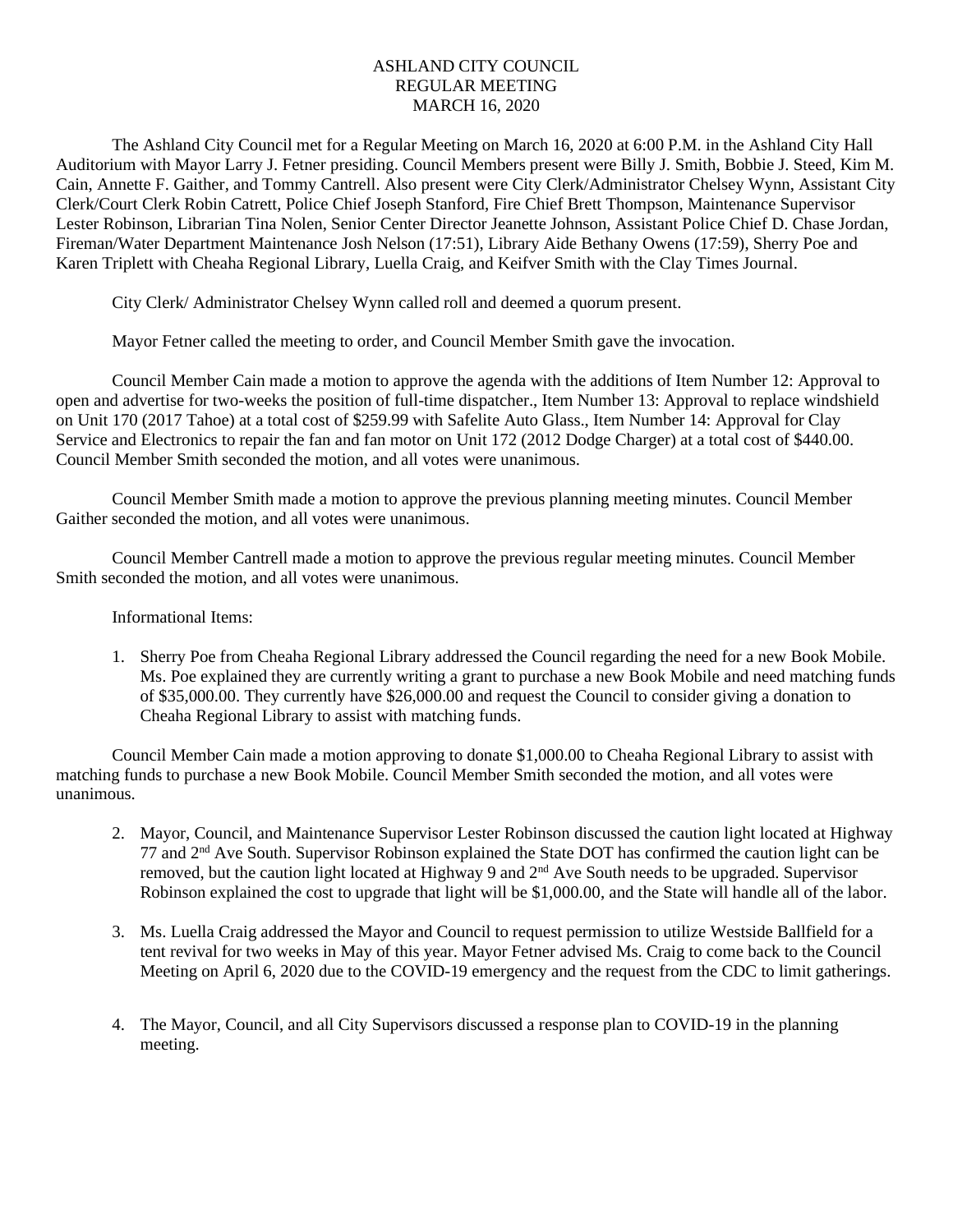Committee Reports:

Mayor Fetner did not report.

Council Member Smith did not report.

Council Member Steed did not report.

Council Member Cain reported the bench for the Stringfellow pocket park will be delivered Wednesday. Council Member Cain explained the ceremony may be postponed to a later date in response to the COVID-19. Council Member Cain also explained meetings she has recently attended on Economic Development. Council Member Cain also informed the Council she has been asked to be an Ambassador by the RDC.

Council Member Gaither reminded everyone that April 1, 2020 is Census Day and encouraged everyone to be sure to participate. Council Member Gaither suggested the City place an ad in the newspaper encouraging citizens to participate in the Census. Council Member Gaither advised she will be going to the local radio stations to speak about the Census also.

Council Member Cantrell did not report.

Fire Chief Thompson advised everyone the Fire Department responded to a fire at Ashland Heights on March 9, 2020. Fire Chief Thompson read a letter from the Ashland Housing Authority commending the Fire Department on their response to the structure fire.

Police Chief Stanford advised the Police Department has been very busy, and they are working through issues.

Maintenance Supervisor Robinson reported the flower beds on the square are cleaned out. Supervisor Robinson discussed tree removal on 4<sup>th</sup> Ave, and drainage problems that will be addressed once the ground has dried enough. Supervisor Robinson discussed a flatbed trailer and truck hitting the red light at the corner of Britches and Bows that has been repaired. Supervisor Robinson also advised phase 1 of the Bull Durham sign is completed.

City Clerk/ Administrator Wynn advised the Mayor and Council of the arrangements for Goodwater Mayor Graham.

Water Department Maintenance Josh Nelson advised the Mayor and Council to please ask citizens not to flush any type of body wipe. Mr. Nelson explained the Water Department purchased \$12,000.00 in sewer pumps, but the body wipes are causing problems with the sewer system.

New Business:

Council Member Smith made a motion to approve the bills received since the last council meeting in the amount of \$12,282.67. Council Member Cantrell seconded the motion, and all votes were unanimous.

Council Member Cantrell made a motion authorizing ALDOT to upgrade caution lights at intersection of Hwy 9 South and 2nd Ave South to LEDs with a maximum expense to the City of \$1,000.00. Council Member Gaither seconded the motion, and all votes were unanimous.

Council Member Cain made a motion to hire Phillip Stinson as Senior Equipment Operator for the Maintenance Department at a pay of Range 9 Step 5 and a start date of March 30, 2020. Council Member Gaither seconded the motion, and all votes were unanimous.

Council Member Steed made a motion to give Senior Center Van Driver Kathy Freeman a one-step raise to Range 3 Step 3 and remove from probation effective 03.09.2020. Council Member Smith seconded the motion, and all votes were unanimous.